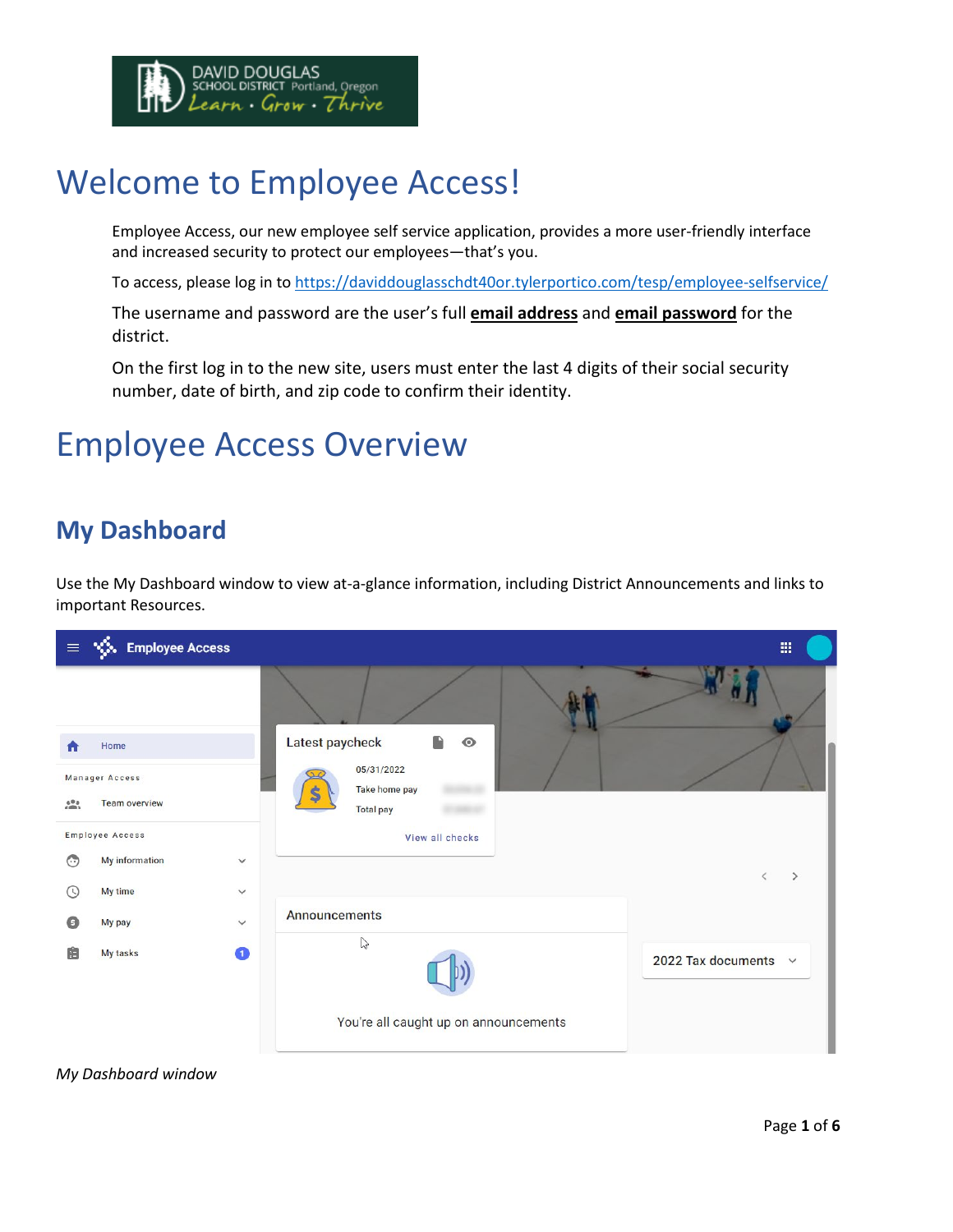## **Employee Profile**

Review personal contact information on file with the District in the Employee Profile window. Users can submit address changes from here. Use the additional tabs to add and maintain Emergency Contact Information, as well as view Education and Certification information.

| $\equiv$      | <b>VS.</b> Employee Access<br>冊                  |                               |                                                                            |  |  |  |
|---------------|--------------------------------------------------|-------------------------------|----------------------------------------------------------------------------|--|--|--|
|               |                                                  | Profile                       |                                                                            |  |  |  |
|               |                                                  | My info<br>Emergency contacts | Dependents<br>Achievements                                                 |  |  |  |
| π             | Home                                             |                               |                                                                            |  |  |  |
|               | <b>Manager Access</b>                            | My info                       |                                                                            |  |  |  |
| $\mathcal{L}$ | <b>Team overview</b>                             |                               | <b>Personal information</b>                                                |  |  |  |
|               | <b>Employee Access</b>                           |                               | Preferred name<br>Name                                                     |  |  |  |
| $\odot$       | <b>My information</b><br>$\widehat{\phantom{a}}$ |                               | Employee number                                                            |  |  |  |
|               | Profile                                          |                               |                                                                            |  |  |  |
| $(\cup)$      | My time<br>$\checkmark$                          |                               | <b>Contact information</b><br><b>Mailing Address</b><br>合<br>+ Add address |  |  |  |
| Θ             | My pay<br>$\checkmark$                           |                               |                                                                            |  |  |  |
| Ė             | Ω<br>My tasks                                    |                               | Work Email (primary)<br>$\overline{\phantom{0}}$                           |  |  |  |

#### *Employee Profile window*

Please review and update your emergency contacts annually.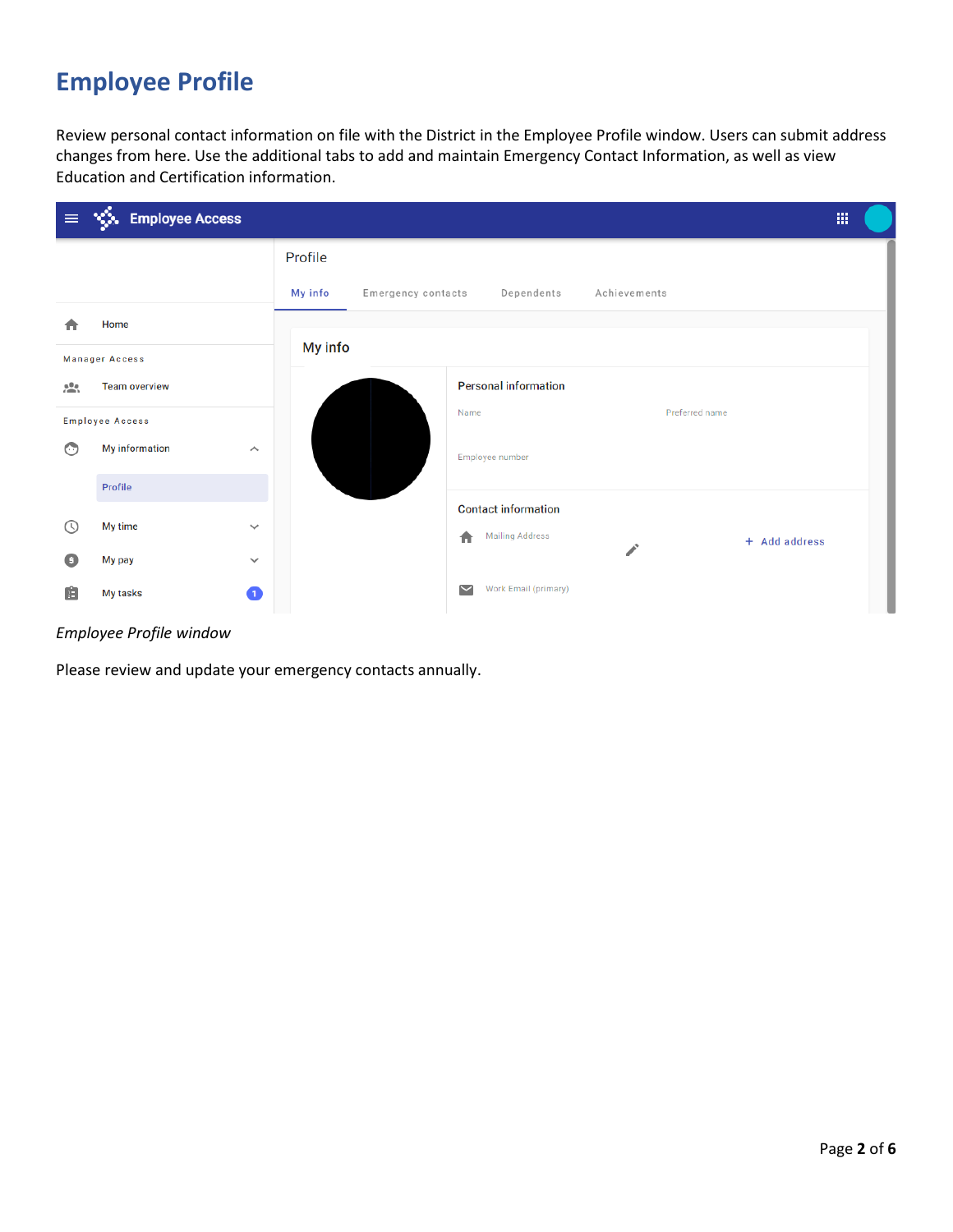## **Pay & Tax**

The Pay & Tax window provides an expandable visual representation of the user's paycheck, a Paycheck Simulator, and PDF copies of pay stubs.

Use Pay & Tax to view any direct deposit information on file, view and/or update W4 information, access W2 documentation, and view job information.

S. Employee Access  $\mathop{\mathrm{m}}$  $\equiv$ Pay & tax information Overview Year-to-date pay Compensation statement Home 合 **Recent paychecks**  $5/31/22$   $\sqrt{ }$ Manager Access **Team overview** May 31, 2022  $\frac{10}{100}$ 



| ----      |                        |              | Take home                 |                                    |
|-----------|------------------------|--------------|---------------------------|------------------------------------|
|           | <b>Employee Access</b> |              | pay                       | <b>Total pay</b>                   |
| $\odot$   | My information         | $\checkmark$ | Deduction                 | Deduction                          |
| $\odot$   | My time                | $\checkmark$ | Tax<br>Retirement         | Retirement                         |
| $\bullet$ | My pay                 | $\wedge$     |                           | Tax                                |
|           | Pay & tax information  |              |                           | Take home pay                      |
| 畠         | My tasks               | $\bullet$    |                           |                                    |
|           |                        |              | <b>4</b> Paycheck history | View paycheck<br>Simulate paycheck |

*Pay & Tax window cont.*

| $\equiv$      | <b>Employee Access</b>                         |                       |                                                                | 冊                                        |
|---------------|------------------------------------------------|-----------------------|----------------------------------------------------------------|------------------------------------------|
|               |                                                |                       |                                                                |                                          |
|               | Home                                           |                       | <b>4</b> Paycheck history                                      | Simulate paycheck<br>View paycheck       |
|               | <b>Manager Access</b>                          |                       | <b>Direct deposit</b>                                          | <b>Current jobs</b>                      |
| $\frac{1}{2}$ | <b>Team overview</b><br><b>Employee Access</b> |                       | <b>OnPoint Community Credit Union</b><br>Checking              | <b>Financial Systems Manager</b>         |
| $\bigcirc$    | My information                                 | $\checkmark$          | JP Morgan Chase Bank                                           |                                          |
|               | My time                                        | $\checkmark$          | Checking<br>Remaining                                          |                                          |
| o             | My pay                                         | $\boldsymbol{\wedge}$ |                                                                |                                          |
|               | Pay & tax information                          |                       | W <sub>4</sub>                                                 | Z<br>В                                   |
| 自             | My tasks                                       | Ω                     | <b>Federal Income Tax</b><br>Exemptions:<br><b>Tax Status:</b> |                                          |
|               |                                                |                       | <b>State Tax</b><br><b>Exemptions:</b><br><b>Tax Status:</b>   | Year<br><b>Tax documents</b><br>$2021 -$ |
|               |                                                |                       |                                                                | W2 for Tax Year: 2021<br><b>Por</b>      |

a) You can submit updated tax forms directly to the payroll team via the W4 link, this includes federal and state.

b) You can view W2 tax documents for the last three calendar years by changing the tax documents year drop down.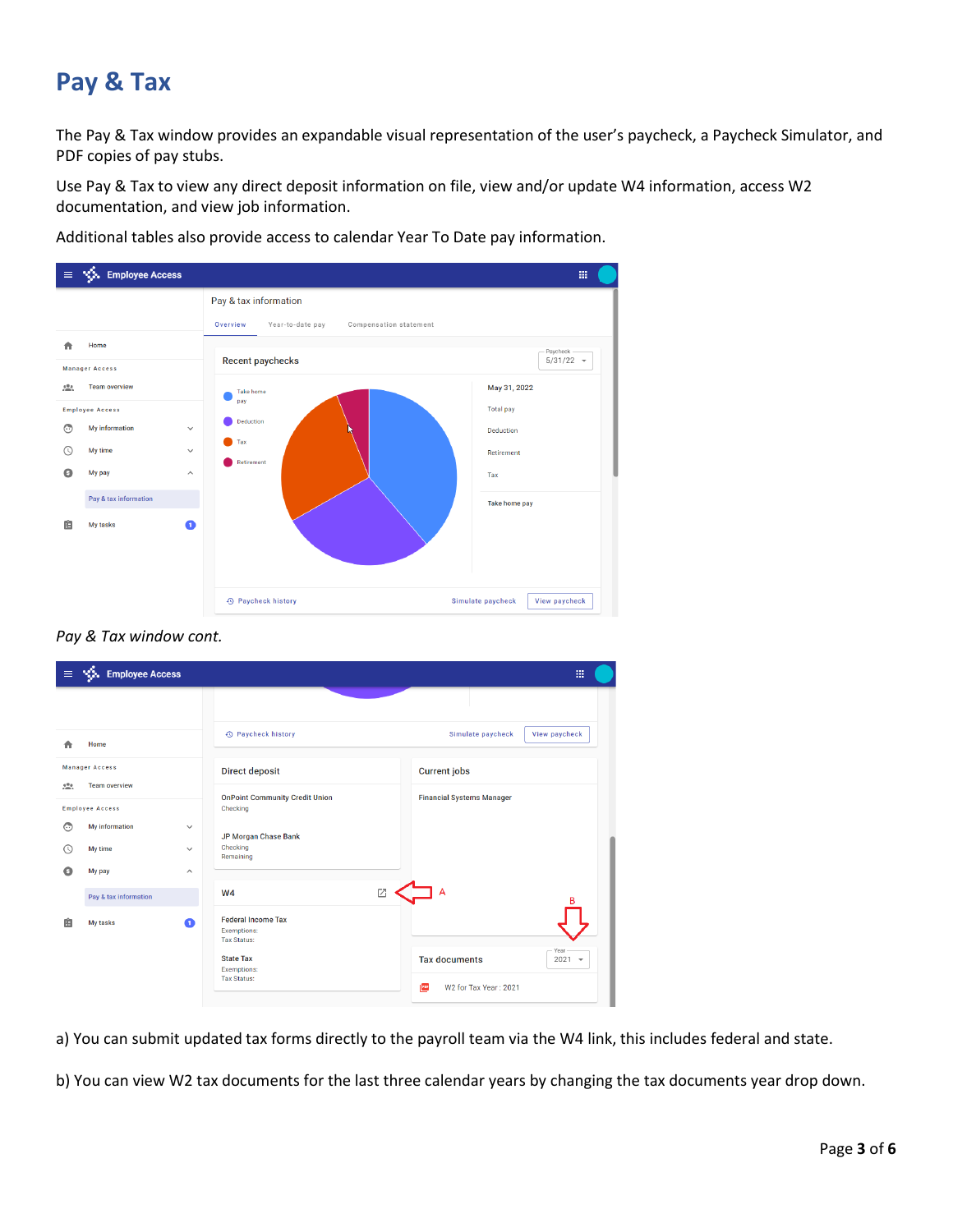## **My Time - Leave Balances**

Use the Time Off History menu to view detailed transactions in the Transaction window.

*Time Off history window*

| <b>REA</b><br>膃<br><b>Employee Access</b><br>$\equiv$ |                         |                     |                                                                 |                                      |                           |               |                     |                                          |
|-------------------------------------------------------|-------------------------|---------------------|-----------------------------------------------------------------|--------------------------------------|---------------------------|---------------|---------------------|------------------------------------------|
|                                                       |                         |                     | Time off history                                                |                                      |                           |               |                     | Show accruals breakdown                  |
| Home                                                  |                         |                     | 2022 history                                                    |                                      |                           |               |                     | Year<br>2022<br>$\overline{\phantom{a}}$ |
|                                                       | <b>Manager Access</b>   |                     | <b>Accrual Type</b>                                             | <b>Transaction Type</b> $\downarrow$ | Date(s)                   | Amount        | <b>Specific Use</b> | <b>Comments</b>                          |
| $\frac{1}{2}$                                         | <b>Team overview</b>    |                     | <b>ADMIN - Sick</b><br>Leave                                    | Accrual                              | 06/01/2022.<br>06/30/2022 | 8.00<br>hours |                     | View<br>comment                          |
|                                                       | <b>Employee Access</b>  |                     | <b>ADMIN - Sick</b><br>Leave                                    | Accrual                              | 05/01/2022.<br>05/31/2022 | 8.00<br>hours |                     | View<br>comment                          |
| ⊙                                                     | <b>My information</b>   | $\checkmark$        | <b>ADMIN - Sick</b><br>Leave                                    | Accrual                              | 04/01/2022.<br>04/30/2022 | 8.00<br>hours |                     | View<br>comment                          |
| $\circ$                                               | My time                 | $\hat{\phantom{a}}$ | <b>ADMIN - Sick</b><br>Leave                                    | Accrual                              | 03/01/2022.<br>03/31/2022 | 8.00<br>hours |                     | View<br>comment                          |
|                                                       | <b>Time off history</b> |                     | <b>ADMIN - Sick</b><br>Leave                                    | Accrual                              | 02/01/2022.<br>02/28/2022 | 8.00<br>hours |                     | $V$ iew<br>comment                       |
| $\bullet$                                             | My pay                  | $\checkmark$        | <b>ADMIN - Sick</b><br>Leave                                    | Accrual                              | 01/01/2022.<br>01/31/2022 | 8.00<br>hours |                     | View<br>comment                          |
| 畠                                                     | My tasks                | $\bullet$           | <b>OTHER - Sick</b><br><b>Time Concurrent</b><br>Use<br>_______ | Accrual                              | 02/01/2022,<br>02/28/2022 | 5.33<br>hours |                     | View<br>comment                          |

You can also show your current leave balances by selecting the toggle switch in the top right hand corner of the screen.

| $\equiv$      | <b>WA</b> Employee Access |                       |                                           |           |                        |                              | 疆<br>P.                 |
|---------------|---------------------------|-----------------------|-------------------------------------------|-----------|------------------------|------------------------------|-------------------------|
|               |                           |                       | Time off history                          |           |                        |                              | Show accruals breakdown |
|               |                           |                       | <b>Type</b>                               | Available | <b>Available Today</b> | <b>Start of Year Balance</b> | <b>Earned this Year</b> |
|               | Home                      |                       | <b>ADMIN - Bereavement</b><br>hours       | 0.00      | 0.00                   | 0.00                         | 0.00                    |
|               | <b>Manager Access</b>     |                       | <b>ADMIN - Emergency</b><br>hours         | 0.00      | 0.00                   | 0.00                         | 0.00                    |
| $\mathcal{L}$ | <b>Team overview</b>      |                       | <b>ADMIN</b> - Family Illness<br>hours    | 0.00      | 0.00                   | 0.00                         | 0.00                    |
|               | <b>Employee Access</b>    |                       | <b>ADMIN - Other Paid Leave</b><br>hours  | 0.00      | 32.00<br>ß             | 0.00                         | 56.00                   |
| ⊙             | My information            | $\checkmark$          | <b>ADMIN - Personal Business</b><br>hours | 0.00      | 0.50                   | 0.00                         | 16.00                   |
| $\circ$       | My time                   | $\boldsymbol{\wedge}$ | <b>ADMIN - Sick Leave</b><br>hours        | 0.00      | 625.00                 | 588.00                       | 96.00                   |
|               | <b>Time off history</b>   |                       |                                           |           |                        |                              |                         |
| Θ             | My pay                    | $\checkmark$          |                                           |           |                        |                              |                         |
| 畠             | My tasks                  | $\mathbf{1}$          |                                           |           |                        |                              |                         |

The Available Today column will display your most up to date accruals for each leave bucket.

For **Classified** Staff: Please refer to Time Clock Plus for your most up to date leave balances

For **Licensed** Staff: leave taken is always reported in the following month's pay check! Leave taken in the current month will not be included in leave balances. Employees are encouraged to keep a personal calendar or record of their leave days.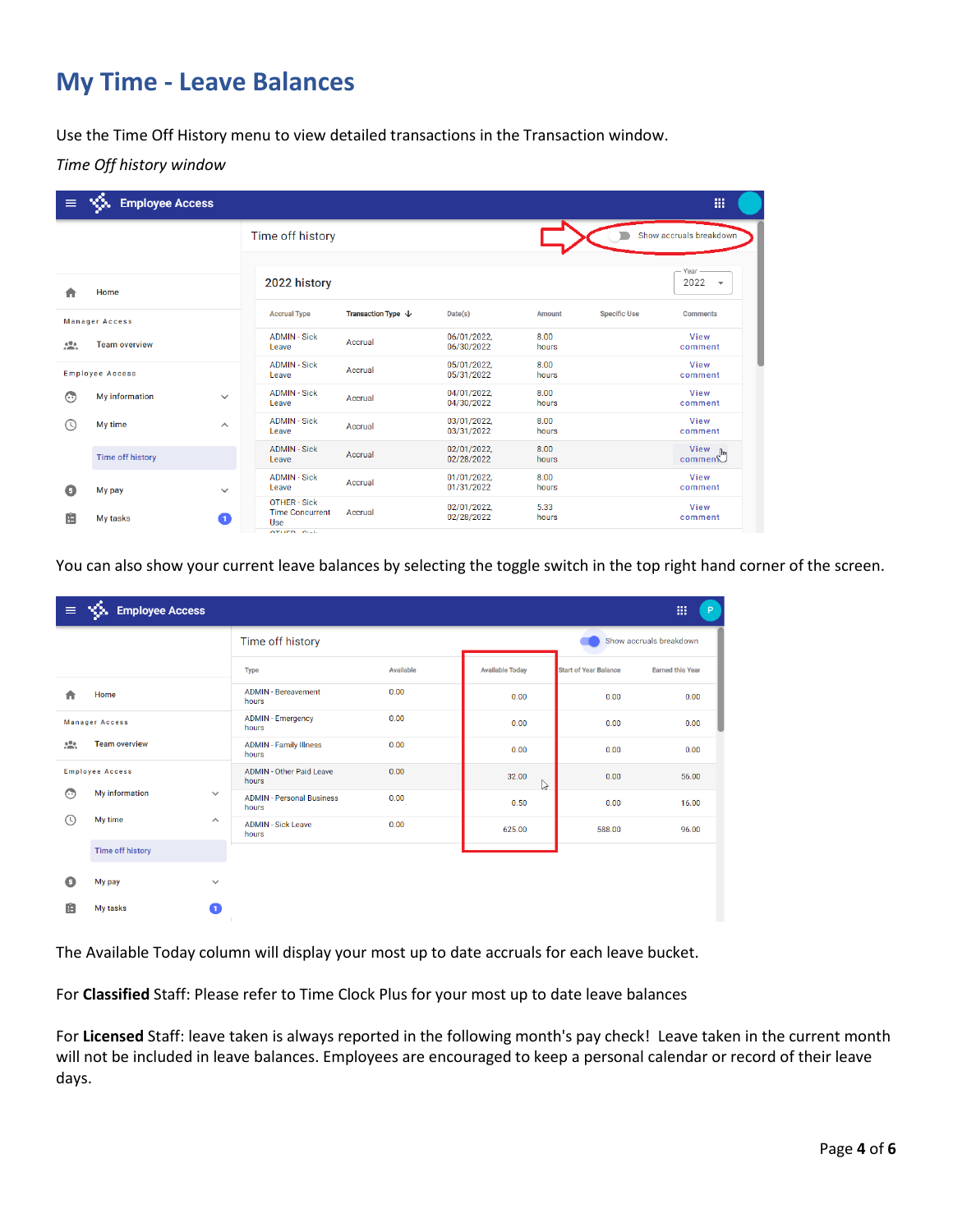## **My Tasks**

Tasks:

Tasks are items assigned by HR that you are required to complete. Tasks are primarily use for Licensed and Administrator contract acceptance. As seen below if you have a task assigned to you the number 1 will display next to my tasks.

| $\equiv$                                         | Sol Employee Access     |                       |                                    |                |                          | 讍                                   |
|--------------------------------------------------|-------------------------|-----------------------|------------------------------------|----------------|--------------------------|-------------------------------------|
|                                                  |                         |                       | My tasks                           |                |                          |                                     |
|                                                  |                         |                       | <b>Tasks</b><br>Documents<br>Forms |                |                          |                                     |
| n                                                | Home                    |                       |                                    |                |                          | П                                   |
|                                                  | <b>Manager Access</b>   |                       | <b>Tasks</b>                       |                |                          | Show completed                      |
| $\mathcal{L}_{\text{max}}^{\text{O}_{\text{R}}}$ | <b>Team overview</b>    |                       | <b>Title</b>                       | Date updated 个 | <b>Status</b>            | <b>Actions</b>                      |
|                                                  | <b>Employee Access</b>  |                       | <b>ADMIN CONTRACT</b>              | 06/09/2022     | <b>Pending action</b>    | $\rightarrow$                       |
| $\odot$                                          | My information          | $\boldsymbol{\wedge}$ |                                    |                | $15 -$<br>Rows per page: | 1-1 of 1 $\langle$<br>$\rightarrow$ |
|                                                  | Profile                 |                       |                                    |                |                          |                                     |
| ↷                                                | My time                 | $\wedge$              |                                    |                |                          |                                     |
|                                                  | <b>Time off history</b> |                       |                                    |                |                          |                                     |
| Θ                                                | My pay                  | $\checkmark$          |                                    |                |                          |                                     |
| 由                                                | My tasks                | $\blacksquare$        |                                    |                |                          |                                     |

To complete a task left click on the task and follow these steps:

- a) Select view to inspect the item as a PDF and verify the information is correct
- b) Select a radio button Accept or Reject
- c) Click the submit button to complete your task.

|               | $\equiv$ $\sqrt{\frac{1}{2}}$ . Employee Access |              |                                               | 讍<br>P                                |
|---------------|-------------------------------------------------|--------------|-----------------------------------------------|---------------------------------------|
|               |                                                 |              | ← ADMIN CONTRACT                              |                                       |
|               |                                                 |              | <b>Action</b>                                 | <b>Documents</b>                      |
|               | Home                                            |              | Please review the attached contract document. |                                       |
|               | <b>Manager Access</b><br><b>Team overview</b>   |              |                                               | ADMINIS Ø View ⊠<br>PDF               |
| $\frac{1}{2}$ |                                                 |              | <b>Contract Questions</b>                     |                                       |
| $\odot$       | <b>Employee Access</b><br>My information        | $\checkmark$ | Comment                                       | A                                     |
| $\circ$       | My time                                         | $\checkmark$ | Employee comment                              |                                       |
| o             | My pay                                          | $\checkmark$ | 0/250                                         |                                       |
| 瘤             | My tasks                                        | $\bullet$    | Response                                      |                                       |
|               |                                                 |              | I accept this ADMIN CONTRACT                  |                                       |
|               |                                                 |              | I do NOT accept this ADMIN CONTRACT<br>∩      |                                       |
|               |                                                 |              | Submit<br>Cancel                              |                                       |
|               |                                                 |              |                                               | ← Return to tasks & documents<br>Done |